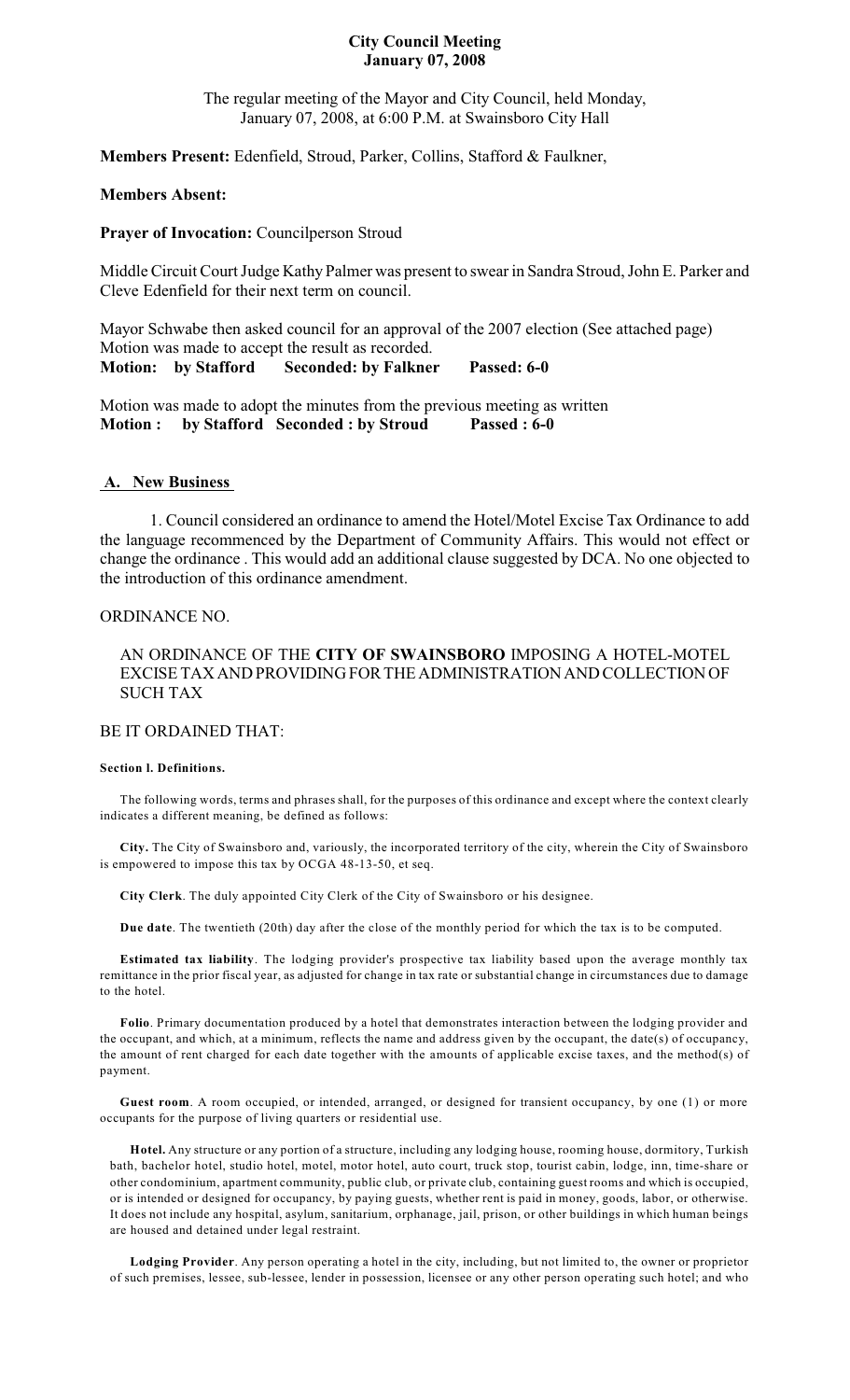is subject to the taxation imposed for furnishing for value to the public any rooms, lodgings, or accommodations.

## **Monthly period**. The calendar months of any year.

**Occupancy.** The use or possession, or the right to the. use or possession of any guest room or apartment in a hotel or the right to the use or possession of the furnishings or to the services and accommodations accompanying the use and possession of the room.

**Occupant**. Any person who, for a consideration, uses, possesses, or has the right to use or possess any guest room in a hotel under any lease, concession, permit, right of access, license to use or other agreement, or otherwise.

**Permanent resident**. Any occupant who, as of a given date, has or shall have occupied or has or shall have the right of occupancy of any guest room in a hotel for not less than ten (10) continuous days next preceding such date.

**Person.** Any individual, firm, partnership, joint adventure, association, social club, fraternal organization, joint stock company, corporation, cooperative, estate, trust, receiver, trustee, syndicate, or any other group or combination acting as a unit, the plural as well as the singular number; excepting the United States, the State of Georgia and any instrumentality of either thereof upon which the city is without power to impose the tax.

**Rent.** The consideration received for occupancy valued in money, whether received in money or otherwise, including all receipts, cash, credits, and property or services of any kind or nature, and also the amount for which credit is allowed by the lodging provider to the occupant, without any deduction there from whatsoever.

**Tax.** The tax on occupants imposed by this ordinance, as provided for by OCGA 48-13-50, et seq.

#### **Section 2. Tax rate.**

There shall be paid for every occupancy of a guest room in a hotel in the city a tax at the rate of 5 percent (5% ) of the amount of rent unless an exemption is provided under section 4. Taxes collected are expended in compliance with OCGA 48-13-15(a)(3).

# **Section 3. Collection of tax by lodging provider.**

Every lodging provider renting guest rooms in this city shall collect a tax of 5 percent (5%) on the amount of rent from the occupant unless an exemption is provided under section 4. The lodging provider shall provide a receipt to each occupant, which receipt shall reflect both the amount of rent and the amounts of this and other tax(es) applicable. This tax shall be due from the occupant, and shall be collected by the lodging provider at the same time that the rent is collected.

#### **Section 4. Exemptions.**

No tax shall be collected from an occupant after becoming a permanent resident; or from an occupant who certifies in writing that he is staying in such accommodations as a result of his residence having been destroyed by fire or other casualty; or from the United States and the State of Georgia or any instrumentality of either thereof; or from any official or employee of the State, its units of local government or any other instrumentality of the State, when traveling on official business and presenting written substantiation thereof or paying by State or local government credit or debit card; or from a foreign diplomat exempted by treaty or consular convention, when presenting substantiation issued by the United States Department of State. Occupancy provided without charge in money or otherwise is exempt from this tax.

## **Section 5. Registration of lodging provider; form and contents; execution; certificate of authority.**

Every person engaging or about to engage in business as a lodging provider in this city shall immediately register with the city clerk on a form provided by said official. Persons engaged in such business must so register not later than thirty (30) days aster the date that this ordinance becomes effective. Such registration shall set forth the name under which such person transacts business or intends to transact business, the location of his place(s) of business and such other information which would facilitate the administration of the tax as prescribed by the city clerk. The registration shall be signed by the owner if a natural person; in case of ownership by an association or partnership, by a member or partner; in case of ownership by a corporation, by an officer. The city clerk shall, after such registration, issue without charge a certificate of authority to each lodging provider to collect the tax from the occupant. A separate registration shall be required for each place of business of a lodging provider. Each certificate shall state the name and location of the business to which it is applicable.

## **Section 6. Determination generally; returns; payments.**

(a) Due date of taxes. All amounts of such tax shall be due and payable to the city clerk monthly on or before the twentieth (20th) day of the month next succeeding the respective monthly period. The tax shall become delinquent for any monthly period after the twentieth (20th) day of each succeeding month during which it remains unpaid.

Penalty and interest for failure to pay tax by due date. A lodging provider who fails to make any return or to pay the amount of tax as prescribed, shall be assessed a specific penalty to be added to the tax in the amount of five percent (5%) or five dollars (\$5.00), whichever is greater, if the failure is for one (1) month or less; and an additional five percent (5%) or five dollars (\$5.00), whichever is greater, for each additional month or fraction thereof in which such failure shall continue; provided, however, that the aggregate penalty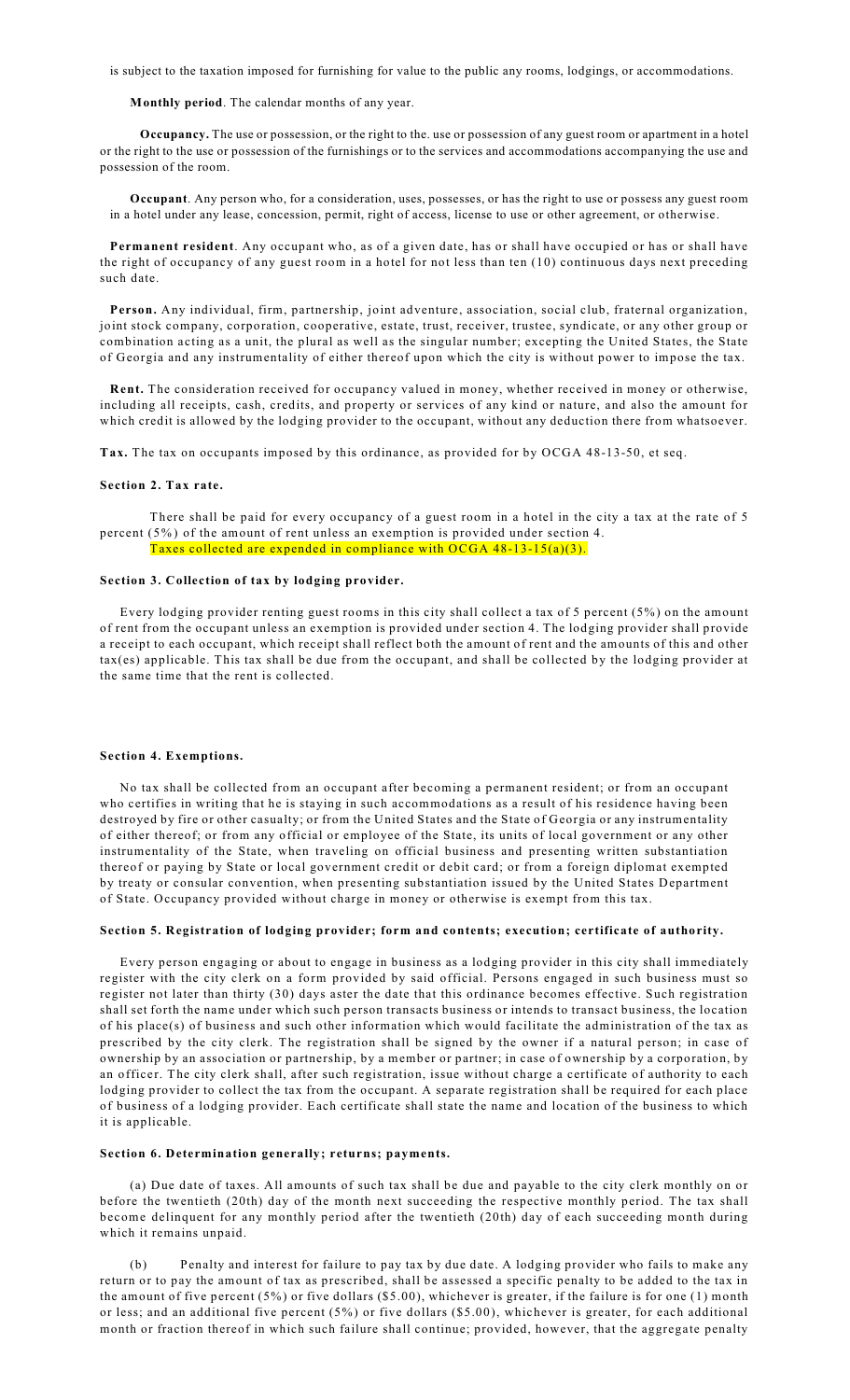for any single violation shall not exceed twenty-five percent (25%) or -twenty-five dollars (\$25.00), whichever is greater. Delinquent amounts shall bear interest at the rate of one percent (1%) per month, or fraction thereof, until paid.

(c) Acceptance of delinquent return and remittance without imposing penalty and interest; authority; requirements. If the failure to make any return or to pay the amount of tax by the due date results from providential cause shown to the satisfaction of the governing authority of the city by affidavit attached to the return, and remittance is made within ten (10) days of the due date, such return may be accepted exclusive of penalty and interest.

(d) Waiving of penalty and interest; [authority. O.C.G.A. Section](http://authority.O.C.G.A.Section) 48-2-41, relating to the authority to waive interest, and Section 48-2-43, relating to the authority to waive penalty, shall apply; provided, however, that the governing authority shall stand in lieu of the Georgia Commissioner of Revenue, and the city shall stand in lieu of the State.

(e) Penalty for fraud. In the case of a false or fraudulent return, or of failure to file a return where willful intent exists to defraud the city of any tax due, a penalty of fifty percent (50%) shall be assessed.

(f) Return; remittance; time of filing; lodging providers required to file; contents. On or before the twentieth (20th) day of the month succeeding each monthly period, a return for the preceding monthly period together with appropriate remittance shall be filed with the city clerk. The return shall report the gross rent, taxable rent, exempt rent, amount of tax collected or otherwise due for the period, and such other information as may be required by the city clerk. .However, if the estimated tax liability for any monthly period shall exceed two thousand five hundred dollars (\$2,500.00) for a lodging provider who, in the prior fiscal year remitted tax greater than two thousand five hundred dollars (\$2,500.00) in any three (3) consecutive months, such loading provider shall file a estimated return and remit not less than fifty percent (50%) of the estimated tax liability for the monthly period by the twentieth (20th) day of that same monthly period. The amount of tax so remitted shall be credited against the amount to be due with the regular return for the monthly period to be filed on the twentieth (20th) day of the succeeding month.

(g) Extension of time of filing; authority; requirements; remittance; penalty and interest. The governing authority of the city may, for good cause, extend the time for making returns for not longer than thirty (30) days. No extension shall be valid unless granted in writing upon written application of the lodging provider. Such grant may not be applicable for longer period than twelve (12) consecutive months. A lodging provider granted an extension shall remit tax equaling not less than one hundred percent (100%) of the tax paid for the corresponding period of the prior fiscal year; such remittance to be made on or before the date the tax would otherwise come due without the grant of extension. No penalty or interest shall be charged during the first ten (10) days of the extension. period. Thereafter, interest shall be collected on the unpaid balance at the rate of one percent (1%) per month.

(h) Collection fee allowed lodging providers. Lodging providers collecting the tax shall be allowed a percentage of the tax due and accounted for and shall be reimbursed in the form of a deduction in-submitting, reporting and paying the amount due, if the amount is not delinquent at the time of payment. The rate of the deduction shall be same rate authorized for deductions from the state sales and use tax under Section 48-8-50 of the Official Code of Georgia Annotated ,as now of hereafter amended, but only if the amount due was not delinquent at the time of payment.

#### **Section 7. Deficiency determinations.**

(a) Recomputation of tax; authority to make; basis of recomputation. If the city clerk is not satisfied with the return or returns of the tax or the amount of the tax required to be paid to the city by any lodging provider, he may compute and determine the amount required to be paid upon the basis of any information within his possession or that may come into his possession. one (1) or more deficiency determinations may be made of the amount due for one (1) or more monthly periods.

(b) Penalty and interest for failure to pay tax. Penalty and interest shall be assessed upon the amount of any determination, as provided by Section 6.

(c) Notice of determination; service of. The city clerk shall give to the lodging provider written notice of his determination. The notice may be served personally or by mail; if by mail, such service shall be addressed to the lodging provider at his address as it appears in the records of the city. Service by mail is complete when delivered by certified mail with a receipt signed by the addressee, or when made by statutory overnight delivery.

(d) Time within which notice of deficiency determination to be mailed. Except in cases of failure to make a return or of fraud, every notice of deficiency determination shall be mailed within three (3) years after the twentieth (20th) day of the calendar month following the monthly period for which the amount is proposed to be determined, or within three (3) years after the return is filed, whichever period should last expire.

### **Section 8. Determination if no return made.**

(a) Estimate of gross receipts. if any lodging provider fails to make a return, the city clerk shall make an estimate of the amount of the gross receipts of the lodging provider, or as the case may be, of the amount of total rentals in this city which are subject to the tax. The estimate shall be made for the period or periods in respect to which the lodging provider failed to make. the return and shall be based upon any information which is or may come into the possession of the city clerk. written notice shall be given in the manner prescribed in Section 7(c).

(b) Penalty and interest for failure to pay tax. Penalty and interest shall be assessed upon the amount of any determination, as provided by Section 6.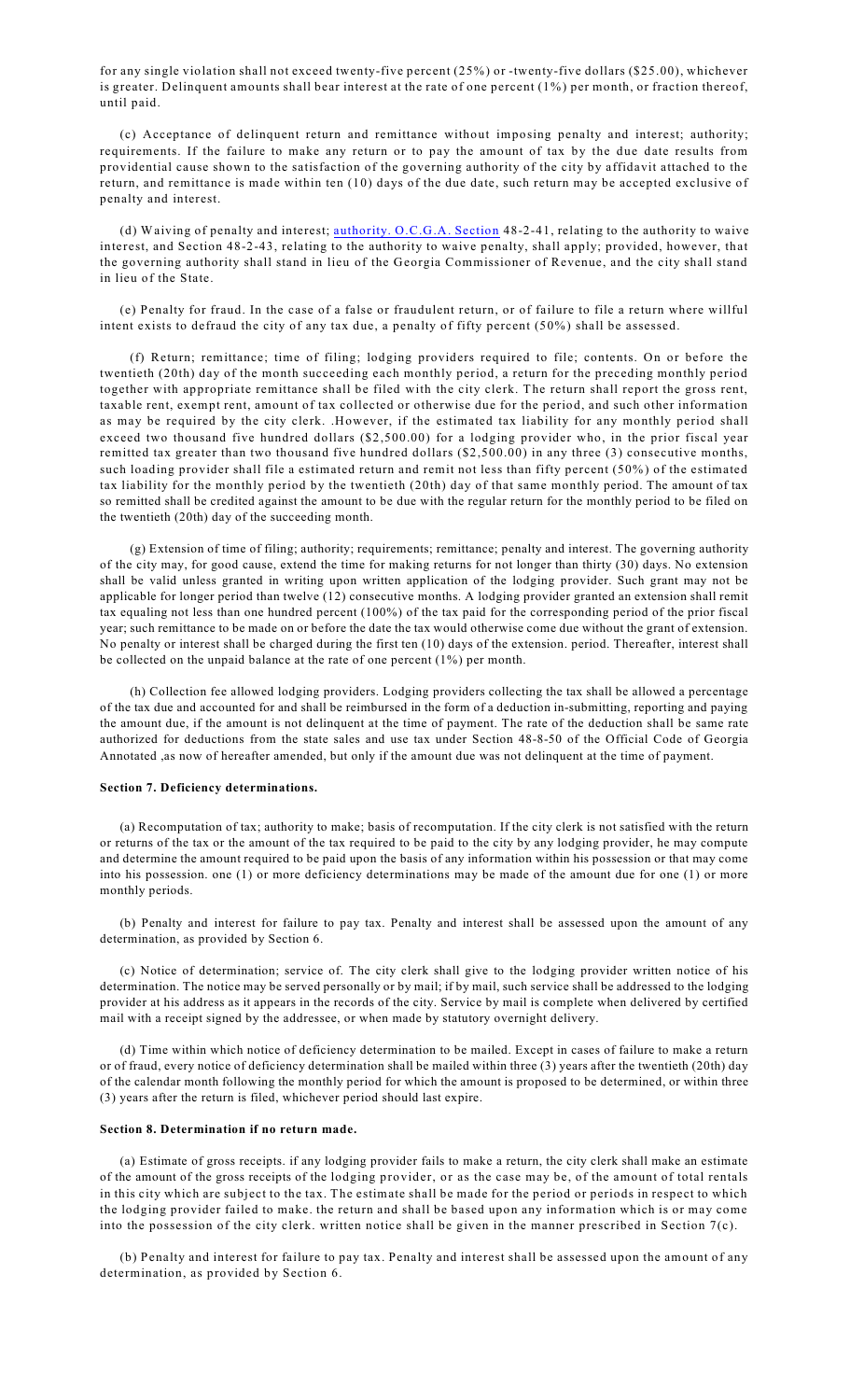2. Council considered an ordinance for the regulation of wreckers and wrecker services. This would get a uniform set of rules for all wrecker services to adhere to. The ordinance was presented as follows: **Chapter 106**

#### **Wreckers and Wrecker Service\***

#### **AN ORDINANCE**

To regulate businesses operating wreckers and Wrecker services which subject to the jurisdiction of the City of Swainsboro; to provide definitions; to provide penalties and enforcement; to repeal conflicting ordinances; to provide an effective date; and for other purposes.

## BE IT ORDAINED BY THE MAYOR AND COUNCIL. OF THE CITY OF SWAINSBORO, GEORGIA:

Chapter 106 of the Code of the City of Swainsboro, Georgia, is repealed in its entirety and the following new Code Chapter is inserted in lieu thereof to read as follows:

\*State law references: Wrecker driver required to remove glass and parts of vehicle being towed, O.C.G.A. § 40-6-276.

Sec. 106-1. Definitions.

The following words, terms and phrases, when used in this article, shall have the meanings ascribed to them in this section, except where the context clearly indicates a different meaning:

*Chief* means the chief of the police department of the city or any officer specifically designated by him to administer and carry out the provisions of this article.

*Disabled* means a motor vehicle disabled on a public way or other public place in such a manner as to obstruct vehicular or pedestrian travel or access to public or private property.

*Operator* includes all persons owning or operating wreckers for, on behalf of, or within a wrecker service in the city and all officers, agents and employees of such person who are engaged in the business of wrecker service.

*Wrecker* means an automotive vehicle equipped and used for the purpose of towing or hauling wrecked or disabled automobiles or other motor vehicles.

*Wrecker service* means any person regularly engaged in the business of towing or hauling wrecked or disabled motor vehicles for hire within the city, whether or not such wrecker service maintains an office within the corporate limits of the city.

Sec. 106-2. Administration; prosecution for violation; compliance.

(a) It shall be the duty of the chief to administer and carry out the provisions of this article. All law

enforcement officers of the city shall have authority to prosecute violations of this article.

(b) Itshall be unlawful for any wrecker service or operator to tow or haul any motor vehicle which has been

wrecked, abandoned or disabled on a public way or other public place within the jurisdiction of the city from the scene of the wreck, abandonment or disablement except in compliance with the provisions of this article.

Sec. 106-3. Rotation; exception; application required.

(a) At all times, when necessary for the police department to remove any motor vehicle for any cause from any place within the jurisdiction of the city, no wrecker shall be used to tow or haul such vehicle unless that wrecker is on the city's rotation system; however, this section shall not be construed to prohibit the police department from using a wrecker owned by the city to tow or haul an abandoned vehicle or a vehicle to be impounded in connection with a criminal investigation or to prohibit the use of a wrecker not in the rotation system under circumstances where police jurisdiction is not involved. For purposes of this section, police jurisdiction shall be deemed to exist in all cases of vehicular wreck or collision, all cases in which a criminal offense is under investigation, all cases in which a vehicular disablement results in obstruction of use of or travel on a public place or way, and all cases of abandonment of a vehicle on a public right- of-way or public place.

(b) In order to be placed on the rotation system, the owner or operator of a wrecker shall file application with the chief, supplying the following information:

(1) Title certificate number of the wrecker and date issued and name, home and business address and telephone number of the owner of the wrecker;

(2) Complete home and business address and telephone numbers of the principal operator of the wrecker;

(3) Description of the wrecker to be registered, including the make, model, manufacturer's serial number and capacity;

(4) Date vehicle was first placed in service as a wrecker;

(5) Name of the wrecker service operating the wrecker and all persons having a financial interest in the service;

(6) Persons, including all agents and employees, authorized to operate the wrecker and class of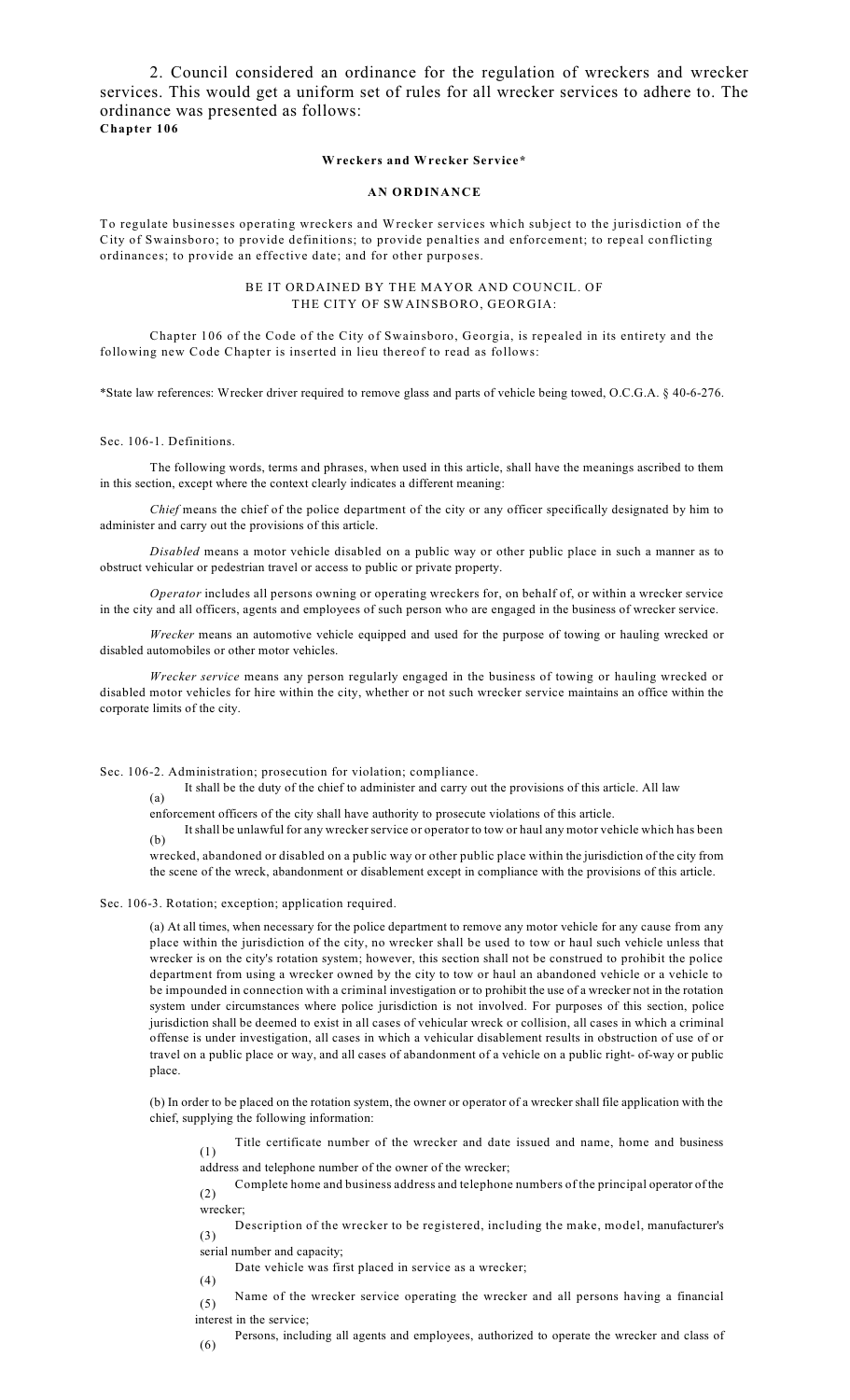driver's license held by each operator;

(7) The location and telephone number of the office or garage to and from which the wrecker is operated;

(8) The name and address of the insurance company providing motor vehicle liability coverage for

the wrecker and wrecker service and general comprehensive liability coverage for business operations, the policy number of each insurance policy, and the policy limits provided by each policy; and

(9) Current occupation tax certificate.

Sec. 106-4. Inspection; rating and equipment; wrecker service obligated to remove broken glass.

The chief or his designee shall inspect each wrecker before approving the application for placement on (a)

the rotation system to determine whether the wrecker isserviceable, properly equipped and in compliance with the requirements of this article and with other applicable laws. Thereafter, the chief shall inspect each wrecker annually.

(b) Each wrecker vehicle shall have a minimum rating of not less than 10,000 pounds gross weight, and shall

be minimally equipped with the following additional equipment: one broom, one shovel, one ABC type fire extinguisher, one two-way radio capable of transmitting and receiving over a distance of ten miles under normal conditions, and a revolving amber emergency light mounted on top of the cab or boom of the vehicle.

(c) The removal of broken glass and other debris from the scene of an accidentshall be part of the wrecker

service's obligation pursuant to this article. When two or more wrecker services are assigned to one accident, all shall be equally responsible for cleaning debris from the wreck area.

Sec. 106-5. Emergency light display; storage of towed vehicles.

(a) A wrecker operator shall not display the amber emergency light except upon arrival at the scene where a call originated and when leaving the scene with the vehicle in tow. Each wrecker operator shall abide by all

applicable traffic regulations and shall be responsible for any violations incurred in the process of responding to a call.

(b) Each wrecker service shall maintain an area for storage of towed vehicles, either within or without the city, sufficientto provide storage in a manner not inconsistent with applicable zoning ordinances and other laws. If outside the city, the storage area shall be not more than three miles from the city limits by the shortest route of vehicular travel. The storage area shall be enclosed or the entire perimeter fenced. Towed or hauled vehicles shall not be parked or left standing on any city right-of-way at any time or under any circumstances. Allstored vehicles shall be subject to reclamation 24 hours a day.

Sec. 106-6. Insurance required; marking of wreckers required.

(a) In addition to the motor vehicle liability insurance required by state law, each wrecker service shall

maintain general comprehensive liability and garage and extended operation insurance on business operations providing a minimum of \$25,000.00 single-limit coverage per occurrence. The chief may require each wrecker service to furnish copies of its insurance certificates showing the amount of coverage and expiration of the policies required by this article and other laws.

(b) Each wrecker shall have the name, address and telephone number of its business displayed on both sides

of the vehicle. This information shall be permanently painted onto the side of the vehicle in block letters in contrasting color not less than 2 1/2 inches in height. Attachment to the vehicle of removable signs for this purpose is strictly prohibited.

Sec. 106-7. Selection of wrecker service.

(a) In the event it is necessary to remove any vehicle from the public streets or highways within the city, the owner or driver of vehicle involved shall have the right to select such wrecker service as he may choose.

(b) In the event such owner or driver has no choice, then the city police officer shall notify the police dispatcher, which shall contact a wrecker service on a rotating basis from a list kept by the police department.

(c) Such selection shall be made on an "in turn" basis. If no contract is made with the wrecker service next on the list, the next in line shall be contacted.

Sec. 106-8. One wrecker service license permitted at each paint, garage or body shop.

Only one wrecker service license shall be allowed at each paint, garage or body shop.

Sec. 106-9. Prerequisites to being listed on dispatcher's sheet.

In order for a wrecker service to be listed on the dispatcher's sheet, the following conditions shall be met:  $(1)$ The wrecker service must have a shop or yard suitable for storage and must assume

personal responsibility of the vehicle.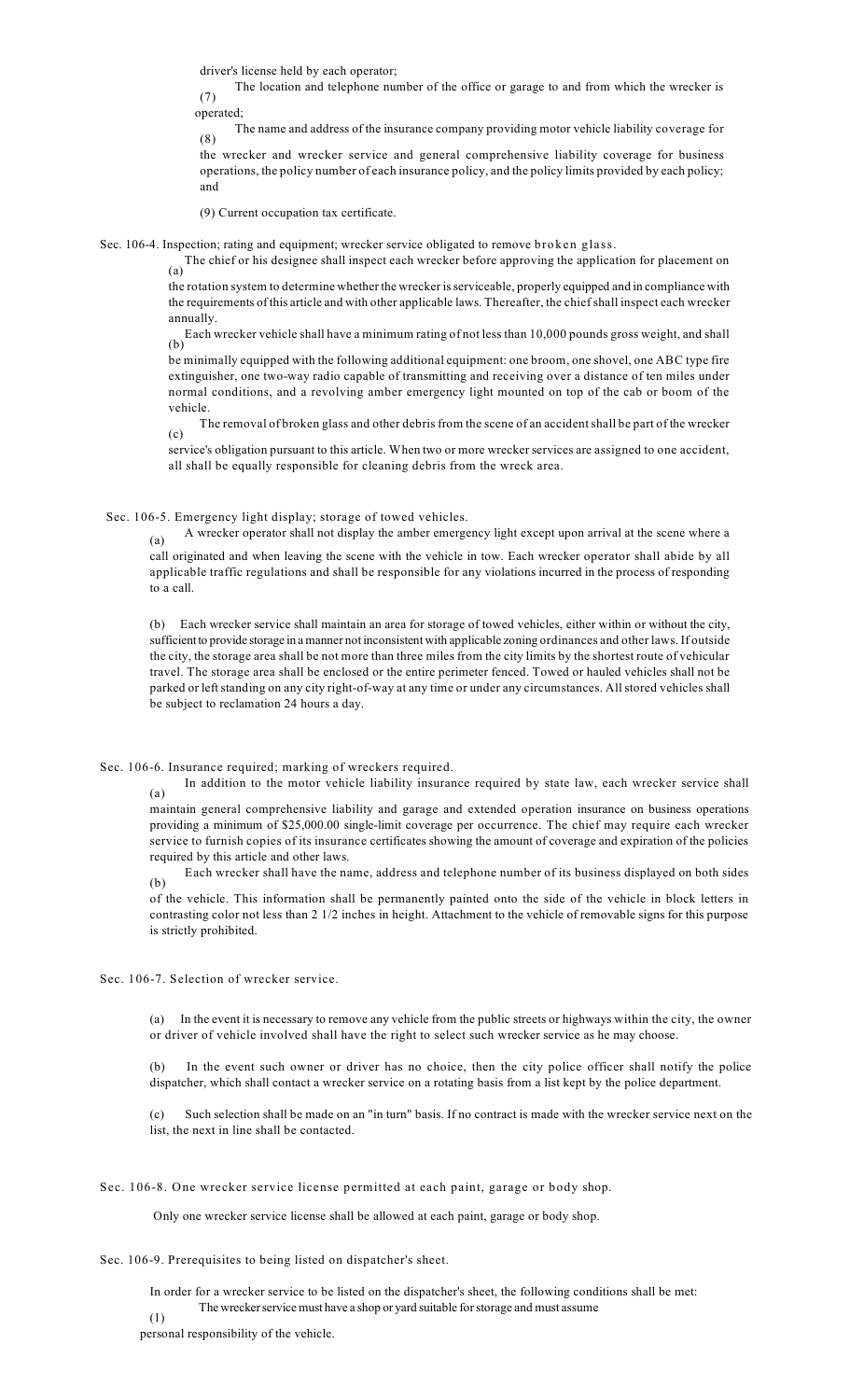(2) The wrecker service must have the proper equipment to meet the needs when called upon.

(3) Wreckers must be in safe condition, with proper license plate, a valid motor

vehicle inspection sticker, and emergency light permit.

- (4) Wreckers must be equipped with adequate lighting for emergency situations.
- (5) The wrecker service must have appropriate insurance coverage as applicable.

(Code 1970, § 22-3; Code 1990, § 29-3)

Sec. 106-10. Rotation call; procedure.

 $(c)$ 

 $(a)$ It shall be the duty of the chief to prepare and maintain a rotational call list of wreckers which meet the

qualifications, standards and requirements enumerated in this article. Each wrecker service shall have no more than one listing on the rotational call list for each business address.

(b) At any time it becomes necessary for the police department to remove any vehicle for any cause, the police radio operator, or such other person as may be designated by the chief, shall engage the services of those on the rotational

call list by calling them in alphabetical order and in rotation; however, deviation from the alphabetical order shall be permitted if:

(1) The next wrecker service on rotation does not have a wrecker available with sufficient capacity to handle the call; or

(2) The owner or person in possession of a vehicle or person in possession of a vehicle about to be

removed designates a wrecker service of his preference.

If the wrecker service called in the rotation does not respond within 30 minutes after receiving the call, the

next designated wrecker service in the rotation shall be called.

(d) If such person designates a wrecker service of his preference, that wrecker service shall be called whether or

not it is next on the rotational call list, and such designation shall not interfere with such wrecker service's position on the call list; however, if it is necessary to skip over one or more wrecker services because they do not have a wrecker with sufficient capacity to handle a particular call, the wrecker service skipped over shall not lose position on the rotation list; but the wrecker service which handles the call shall lose position.

(e) All callsto wreckerservicesshall be made by a police radio operator, orsuch other person as may be designated by the chief; and in no event shall an investigating officer undertake to call directly for a wrecker service. Police officers are strictly prohibited from recommending any particular wrecker service to any person, and any police officer violating this provision shall be subject to appropriate disciplinary action.

Sec. 106-11. Solicitation prohibited; violation to respond unless called.

(a) It shall be a violation of this article for any wrecker operator, wrecker service or other person to solicit

business at the scene of a motor vehicle accident or other vehicular disablement, whether such solicitation is conducted from a wrecker vehicle, private automobile, other motor vehicle, or on foot.

(b) It shall be a violation of this article for any wrecker operator to proceed to the scene of an accident or vehicular

disablement unless called as provided in this article. Upon being so called, a wrecker operator shall not block traffic and shall maintain his vehicle in such position as not to impede emergency vehicles and/or normal vehicular traffic.

#### Sec. 106-12. Removal of vehicle.

No vehicle shall be removed from the scene of a wreck, abandonment or disablement until it is released by the

investigating officer. The chief or other officers of the city police department may direct that a vehicle to be removed shall be impounded or towed or hauled to the city's impoundment area, and in such event it shall be a violation of this article for any wrecker operator to remove a vehicle to any other location. No vehicle shall be released or moved until a written release is obtained from the police department. The police officer may, in his discretion, require inside secured storage of the vehicle until any investigation and processing is completed.

Sec. 106-13. Vehicle inventory; procedure.

(a) Whenever any vehicle is removed by a wrecker service without the owner or operator present, the police

officer shall make a thorough inventory of all equipment, accessories, personal articles or other items either attached to or located within the vehicle. This inventory shall be completed on the form supplied by the police department and signed by the officer in charge of the removal. Upon acceptance of the vehicle, and prior to its removal, the agent or employee of the wrecker service performing the removal shall sign the inventory form. The officer shall retain the original, and the wrecker service shall retain a copy.

(B) Whenever the vehicle owner picks up his vehicle, the wrecker service shall provide him with a copy of the inventory form.

Sec. 106-14. Maximum fees and charges allowed; grounds for suspension.

(a) All wrecker services participating in the rotation system shall adhere to those maximum fees and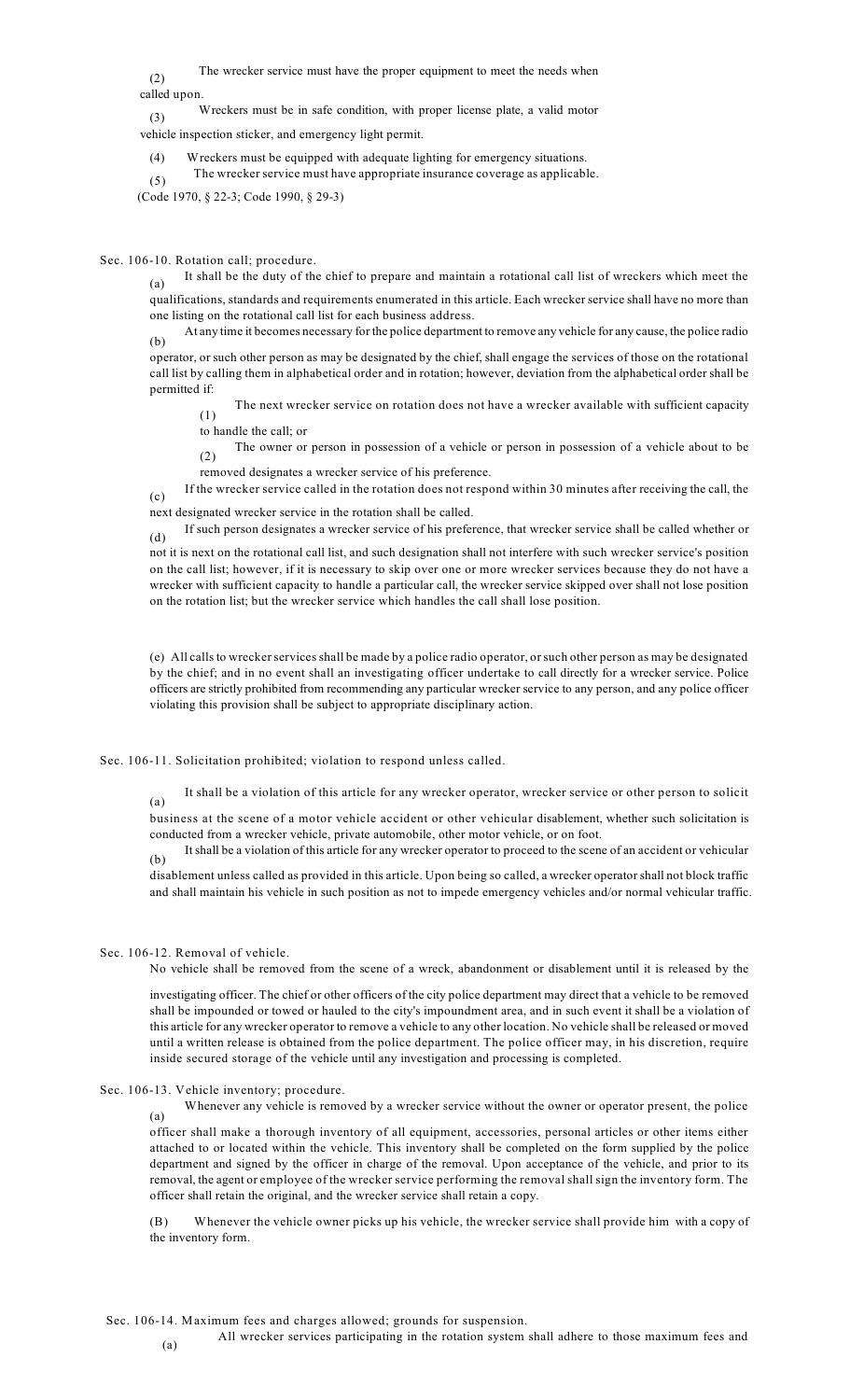charges as set forth in the schedule of fees and charges on file in the office of the city clerk. The chief may suspend the wreckers and/or the operators of any wrecker service from the rotation system

(b)

(2)

- upon any of the following grounds: Charging fees in excess of those approved by the mayor and council.
- (1) Failure of a wrecker to pass inspection.
- (3) Any violation of the provisions of this article or other law.

#### Sec. 106-15. Violations.

(a) A conviction of violation of section 106-11(a), prohibiting solicitation at the scene of a wreck or vehicular

disablement, orsection 106-11(b), prohibiting a wrecker from coming to the scene unless called as provided in this article, shall result in mandatory suspension of the wrecker service from the rotation system for a period of one year. (b) Any wrecker service suspended by the chief shall be notified in writing of the suspension, to take effect within

ten days after notice, the reasons for suspension in writing, the witnesses relied upon by the chief, and that the wrecker service shall be granted a hearing upon written request filed with the city manager within five days. The city manager, upon hearing the matter, may affirm the decision of the chief or reinstate the wrecker service.

 $(c)$ Any person who shall violate any of the provisions or sections of this article shall be punished as

provided in section 106-16.

#### Sec. 106-16 Penalties.

(a) Whenever in this ordinance of the city any act is prohibited or is made or declared to be unlawful or an

offense, or whenever in this ordinance the doing of any act is required and the failure to do such act is declared to be unlawful, and no specific penalty is provided, and unless otherwise provided by state law, the violation of any such provision of this ordinance shall be punished by a fine set by the City of Swainsboro Municipal Court Judge. Each day violation of this ordinance shall continue shall constitute a separate offense. The judge of the municipal court have the power and authority to:

(b)

1. Impose upon persons convicted in the municipal court the fines provided for in this ordinance of the city, of as otherwise provided by the law, with the alternative of other punishment allowed by law, if such fines are not paid:

- 2 Sentence such person to community services work, or:
- 3. Impose a sentence consisting of any combination of the penalties provided for in this section.

(c) The judge of the municipal court shall have full power and authority to declare the forfeiture of bonds given by offenders for their appearance before the municipal court upon the offender's failure to appear as provided for in such bond. The procedure for the forfeiture of such bonds shall be as is provided for the forfeiture of bonds and recognizance set forth in O.C.G.A. 17-6-70 et seq.

# **B. Old Business**

**1. None**

## **C. Committee Reports**

Police: Councilperson Stafford presented the Police Dept Report. He reported that with the help of Congressman John Barrow's Office the Swainsboro Police Department has received a grant of \$282,000 from the COPS Grant Program from the Federal Government to assist with the construction of the Swainsboro Police Building.

Council discussed personnel problems at the Police Department and Chief Shuman explained some of the problems they were having being short handed due to illnesses.

**Building and Safety**: Councilperson Faulkner reported that Building Inspector is working on the delapidated houses in the city and will have a report at the next council meeting.

**Executive:** No Report

**Public Works:** Councilperson Collins reported everything routine.

**Recycle:** Councilperson Collins reported operations normal .

**Fire :** Councilperson Parker reported everything routine.